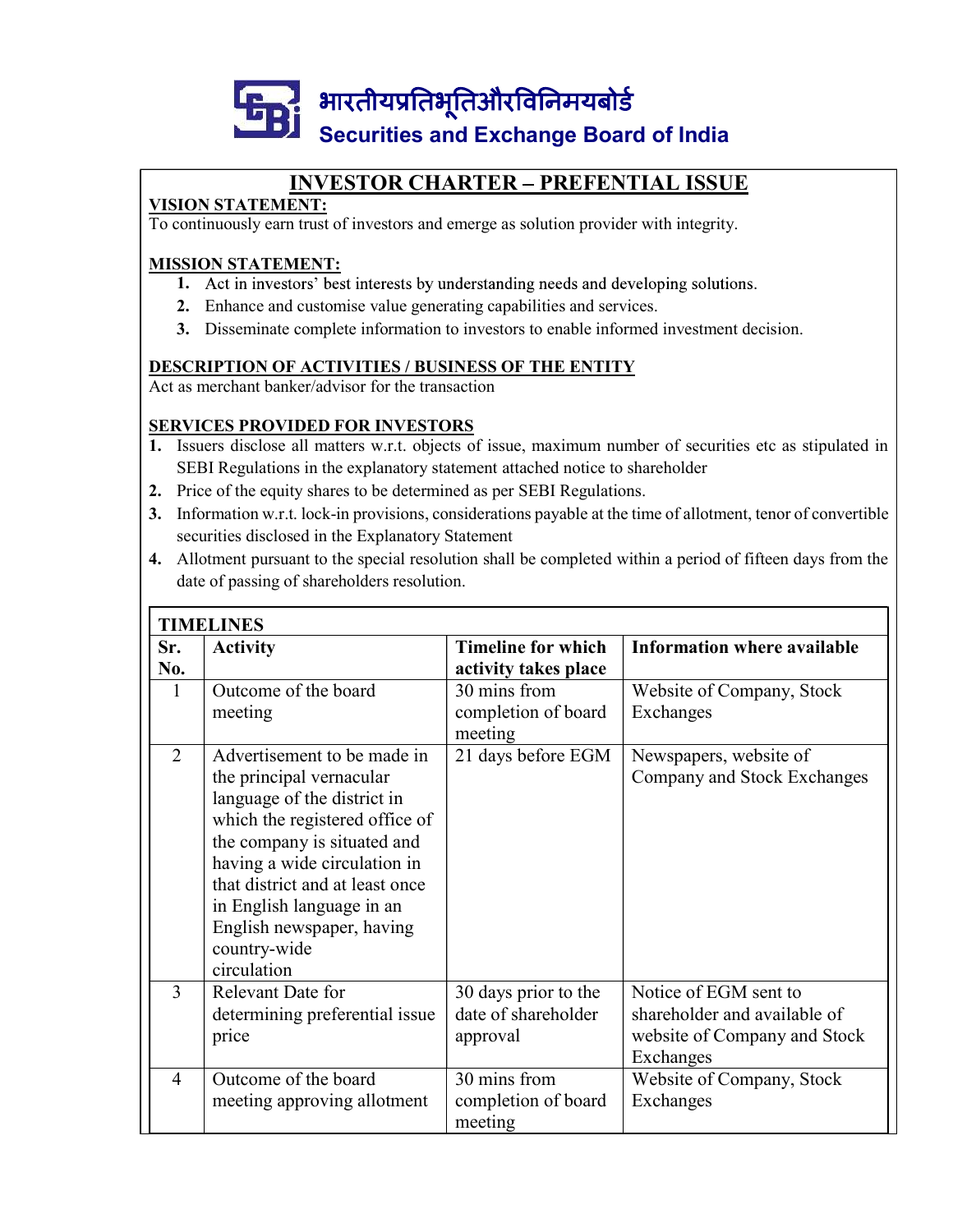

|  | Allotment of Equity shares | within 15 days | Intimation will be sent to all |
|--|----------------------------|----------------|--------------------------------|
|  |                            |                | Investors                      |

### RIGHTS OF INVESTORS

- 1. Receive the notice and the explanatory statement with the required details about the proposed preferential issue
- 2. Right to seek clarification in accordance with the grievance redressal mechanism policy of the company
- 3. Such other rights, as may be available to a shareholder of a listed public company under the Companies

- 1. Provide correct and factual details as requested by the Issuer for compliance with requirements under Companies, Act, 2013, SEBI ICDR and other relevant rules and regulations.
- 25% of the consideration at the time of allotment
- 3. Not delay in making the payments.
- 4. Ensure that payment is done only from the allottee's bank account.

# INVESTOR GRIEVANCE REDRESSAL MECHANISM AND HOW TO ACCESS IT

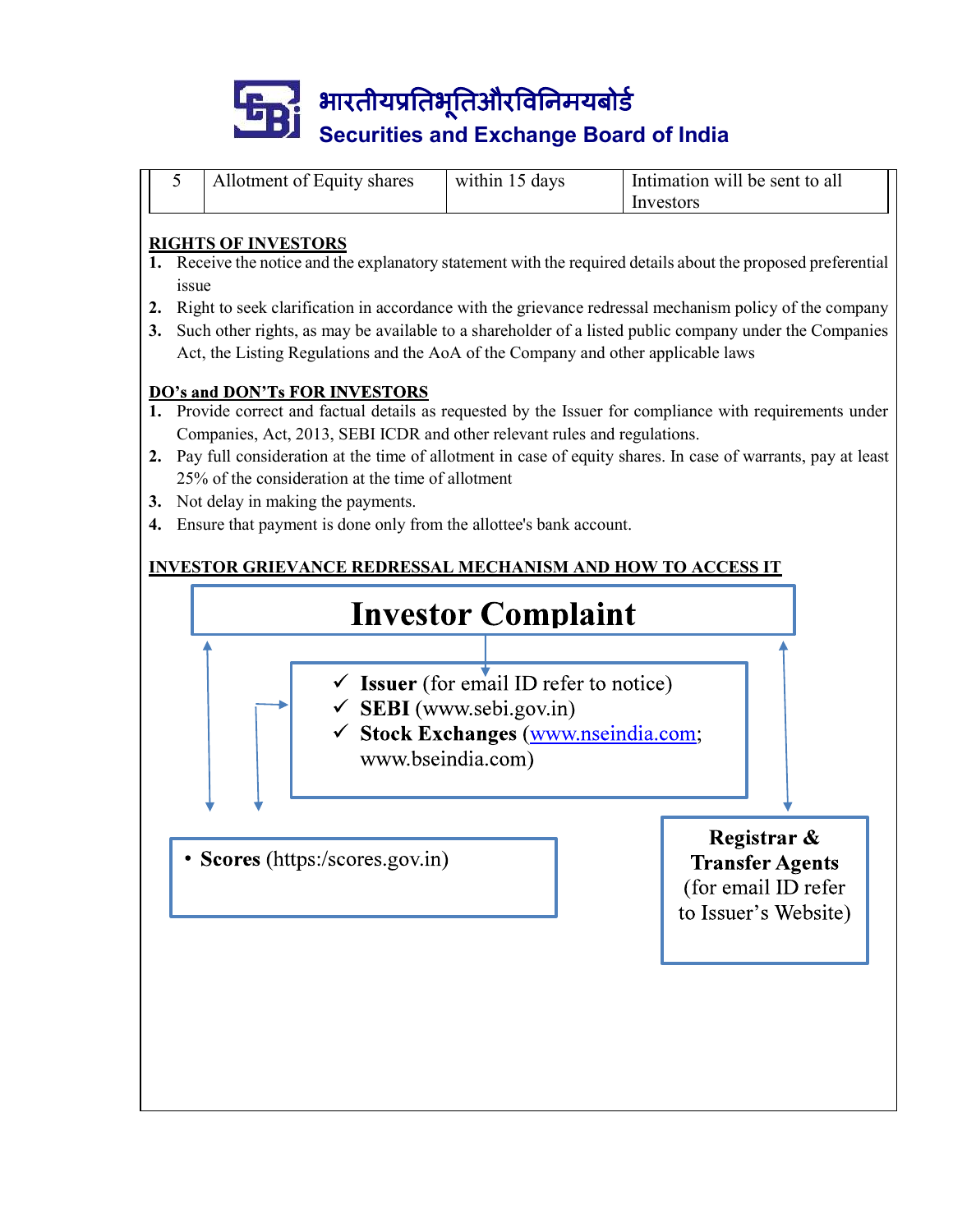# Securities and Exchange Board of India

|                | भारतीयप्रतिभूतिऔरविनिमयबोर्ड                                                                                                                          |                      |
|----------------|-------------------------------------------------------------------------------------------------------------------------------------------------------|----------------------|
|                | <b>Securities and Exchange Board of India</b>                                                                                                         |                      |
|                | TIMELINES FOR RESOLUTION OF INVESTOR GRIEVANCES - PREFERENTIAL ISSUE                                                                                  |                      |
| Sr. No         | <b>Activity</b>                                                                                                                                       | No. of calendar days |
| $\mathbf{1}$   | Investor grievance received by the Issuer and/or the RTA                                                                                              | <sup>T</sup>         |
| $\overline{2}$ | The Issuer and/or the RTA to respond to the investor with an                                                                                          | $T+10$               |
|                | acceptable reply                                                                                                                                      |                      |
| $\overline{3}$ | The Issuer and/or the RTA and the investor shall exchange<br>between themselves additional information related to the<br>grievance, wherever required | Between T and T+10   |
| $\overline{4}$ | In case any further coordination / information is required by Issuer<br>/ RTA, final response to the investor should be sent                          | Up to $T+20$         |

Note:

### It is not mandatory for the Issuer to appoint a Merchant Banker or any other entity as Advisor or Arranger for the Preferential Issue and even if appointed, they are NOT involved in the entire process of Issuance. Hence the Investors will have to take up their grievance/s directly with the Company AND /OR RTAs.

### Nature of investor grievance for which the aforesaid timeline is applicable

- 1. Delay in refunds, if any
- 2. Non-receipt of notice or other relevant communication
- 3. Non receipt of securities in demat account
- 4. Any other grievance as may be informed from time to time

### Mode of receipt of investor grievance

The following modes of receipt will be considered valid for processing the grievances in the timelines discussed above

- 1. Letter from the investor addressed to the merchant bank at its address mentioned in any relevant communication, detailing nature of grievance, details of application, details of bank account, date of application etc 2. Non-receipt of notice or other relevant communication<br>
3. Non receipt of securities in denotations<br>
4. Any other privances as may be informed from time to time<br>  $\overline{M}$  Any other privances as may be informed from time
- 2. E-mail from the investor addressed to the merchant bank at its e-mail address mentioned in the in the notice or any other relevant communication, detailing nature of grievance, details of application, details of bank account, date of application etc
- 3. On SEBI Complaints Redress System (SCORES) platform.

# Nature of enquiries for which the Merchant bank/Advisor/ Arranger shall endeavour to resolve such enquiries/ queries promptly during the issue period.

- 1. Process for applying in the issue and making payments
- 
- 3. Any other query of similar nature